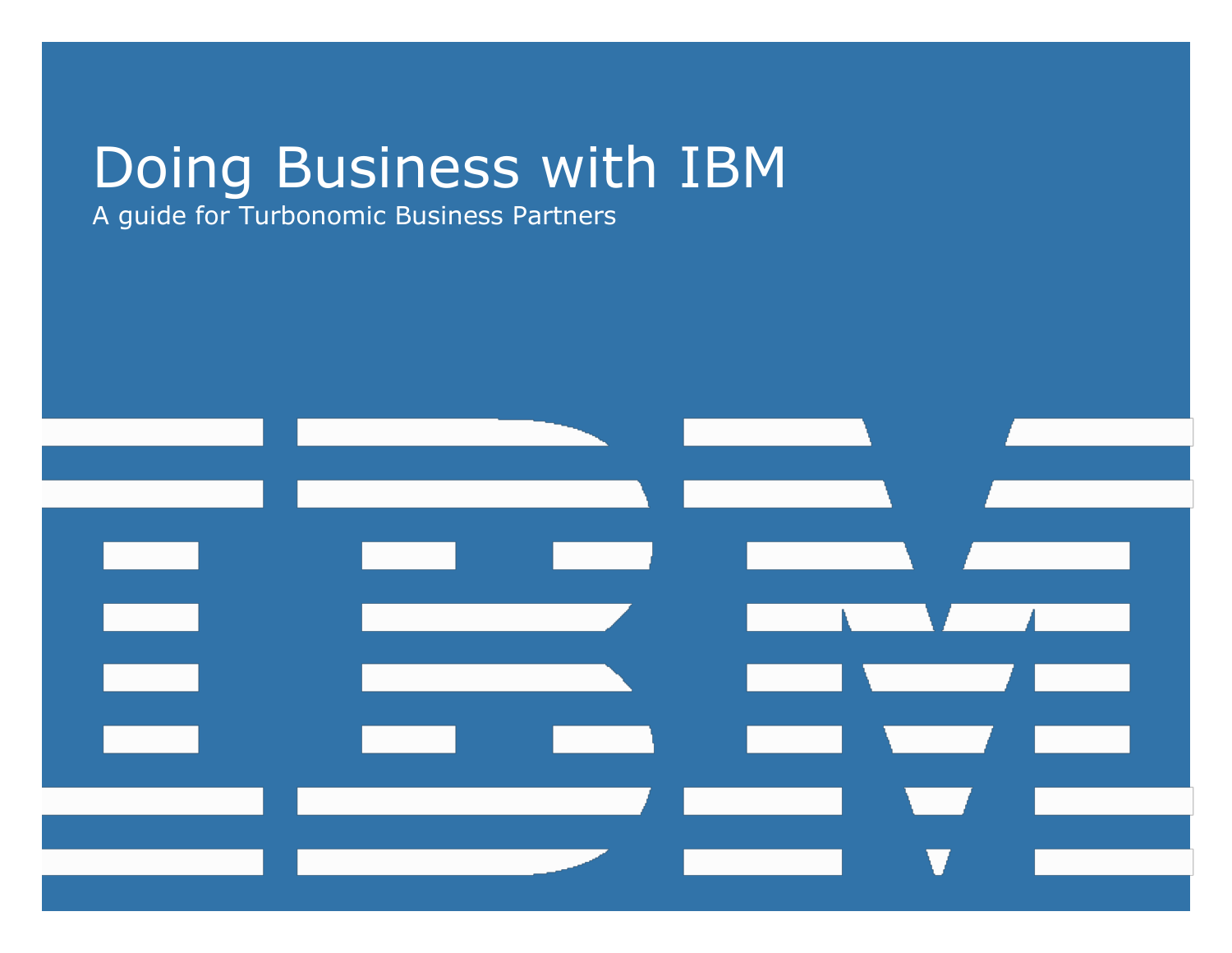#### Welcome to IBM!

In June 2021 IBM closed the acquisition of Turbonomic, Inc., including its subsidiaries SevOne, Inc. and ParkMyCloud, Inc., **collectively referred to in this document as "Turbonomic"**.

On July 1, 2022, Turbonomic will begin conducting business as IBM. This "Doing Business with IBM" guide describes the operational changes to expect and resources available to help ensure a smooth transition to IBM's business systems and processes. Please review the details provided in this guide and share this information with the appropriate individual(s) in your company who are also engaged with Turbonomic and IBM.

Our goal is to make this transition as seamless as possible. If, upon review of this information, you have additional questions or require assistance please contact your Turbonomic representative.

### What's not changing July 1st?

Your existing Turbonomic contract, including payment terms, will continue to apply for the duration of your active Turbonomic contract(s).

## What's changing July 1st?

Starting with the July billing cycle, partners previously invoiced by Turbonomic will receive an IBM invoice generated from IBM billing systems. Additional information can be found in the "Changes to Billing & Invoicing" section of this document.

IBM will take Turbonomic's place as processor of the data processed under your Turbonomic contract(s). IBM is committed to the protection and management of your data and privacy. To understand how your data and privacy is governed, please refer to the "Data Processing" and "Privacy Policy" sections of this document.

| <b>Important action: Create an IBM account</b> | p.2            |
|------------------------------------------------|----------------|
| <b>Changes to Billing &amp; Invoicing</b>      | p.3            |
| <b>Renewals</b>                                | p.6            |
| <b>Data Processing</b>                         | p. 7           |
| <b>Technical Support</b>                       | p.7            |
| <b>Privacy Policy</b>                          | $\mathbf{p.8}$ |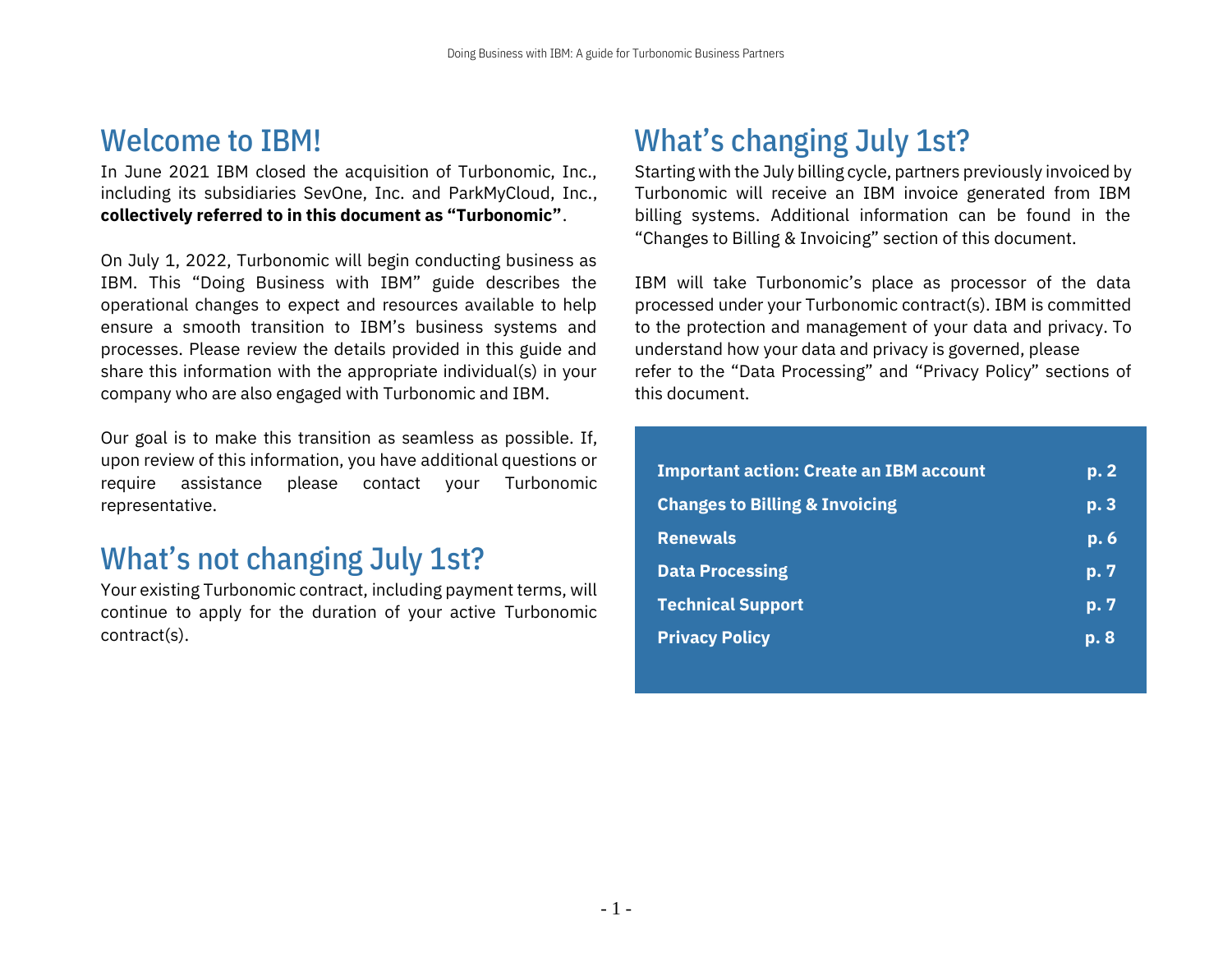#### <span id="page-2-0"></span>**Important action: Create an IBM account**

IBM offers the "[My IBM](https://myibm.ibm.com/)" portal to make it easier to manage your account information, payment methods, support requests and more in one convenient and secure location. To access My IBM, along with the other online tools referenced in this document, you first must create an IBM account (often referred to as your IBMid).

<span id="page-2-1"></span>

| Step 1: Create an<br><b>IBM account with a</b><br>unique IBMid | Registering for an IBM account provides you with access to the My IBM portal and other IBM.com<br>applications, along with enhanced features such as trials, demos, and starter kits.                                                                                                |  |  |
|----------------------------------------------------------------|--------------------------------------------------------------------------------------------------------------------------------------------------------------------------------------------------------------------------------------------------------------------------------------|--|--|
|                                                                | Create your IBM account here: https://www.ibm.com/account. The email address used to register for your<br>IBM account will become your IBMid.                                                                                                                                        |  |  |
|                                                                | If you are a current IBM partner with an IBM account, you may continue to use your existing account and do<br>not need to create a new one. If you require assistance with recovering a lost IBMid or password, please<br>contact the IBMid worldwide help desk as referenced below. |  |  |
|                                                                | Note: There may be a delay of up to 15 minutes before you will be able to use your new IBMid to access IBM<br>applications                                                                                                                                                           |  |  |
| <b>Step 2: Complete</b><br>your profile                        | Once you have created your IBM account and logged into My IBM using your IBMid, complete your <i>profile</i> by<br>adding your contact information and preferences.                                                                                                                  |  |  |
| <b>Need assistance?</b>                                        | For additional information and guidance, please consult the IBMid worldwide help desk:<br>https://www.ibm.com/ibmid/myibm/help/us/helpdesk.html.                                                                                                                                     |  |  |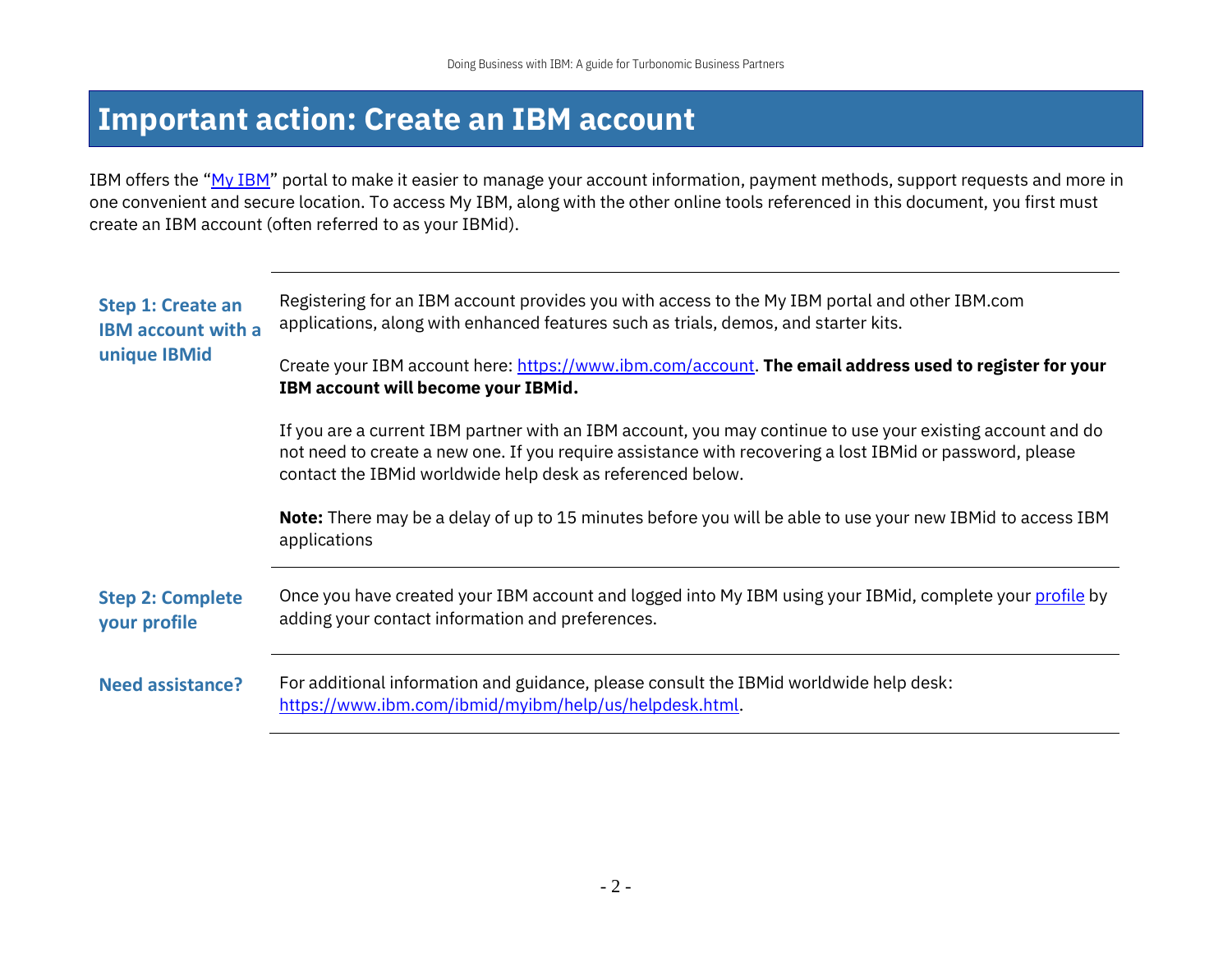## **Changes to Billing & Invoicing**

Beginning with the July 2022 billing cycle, the vendor name and remit-to instructions on invoices will change from Turbonomic's to IBM's. Please update your systems and processes in order to remit payment as instructed on your IBM invoice to ensure proper application of your payment.

<span id="page-3-0"></span>

| <b>Customer numbers</b>                | Effective July 1, 2022, all Turbonomic customers and partners will have an assigned IBM Customer<br>Number (ICN). Invoices and order-related communications issued by IBM will include your ICN, along with<br>your Site ID, in the following format: Site ID / ICN. All customers and partners will need to provide their ICN<br>when contacting IBM regarding their specific account. |  |  |
|----------------------------------------|-----------------------------------------------------------------------------------------------------------------------------------------------------------------------------------------------------------------------------------------------------------------------------------------------------------------------------------------------------------------------------------------|--|--|
|                                        | Note: Your ICN is different from your IBMid, which is selected by you during the registration process and<br>used to access IBM applications (see "Important action: Create an IBM account").                                                                                                                                                                                           |  |  |
| <b>Purchase orders</b>                 | If your IBM invoice cannot be paid without a new purchase order (PO) issued to IBM, please take the<br>necessary actions now to issue a new one. Once complete, please email a copy of the new PO to<br>eorder@us.ibm.com (US and Canada only). Partners with future billing requirements for active contracts<br>may be contacted by IBM to submit a new PO.                           |  |  |
| <b>Invoice or payment</b><br>questions | For IBM-issued invoice or payment questions, please visit our Customer Support website which offers<br>access to self-service online tools, answers to frequently asked questions, and options for contacting the<br>IBM Customer Support team online or by telephone.                                                                                                                  |  |  |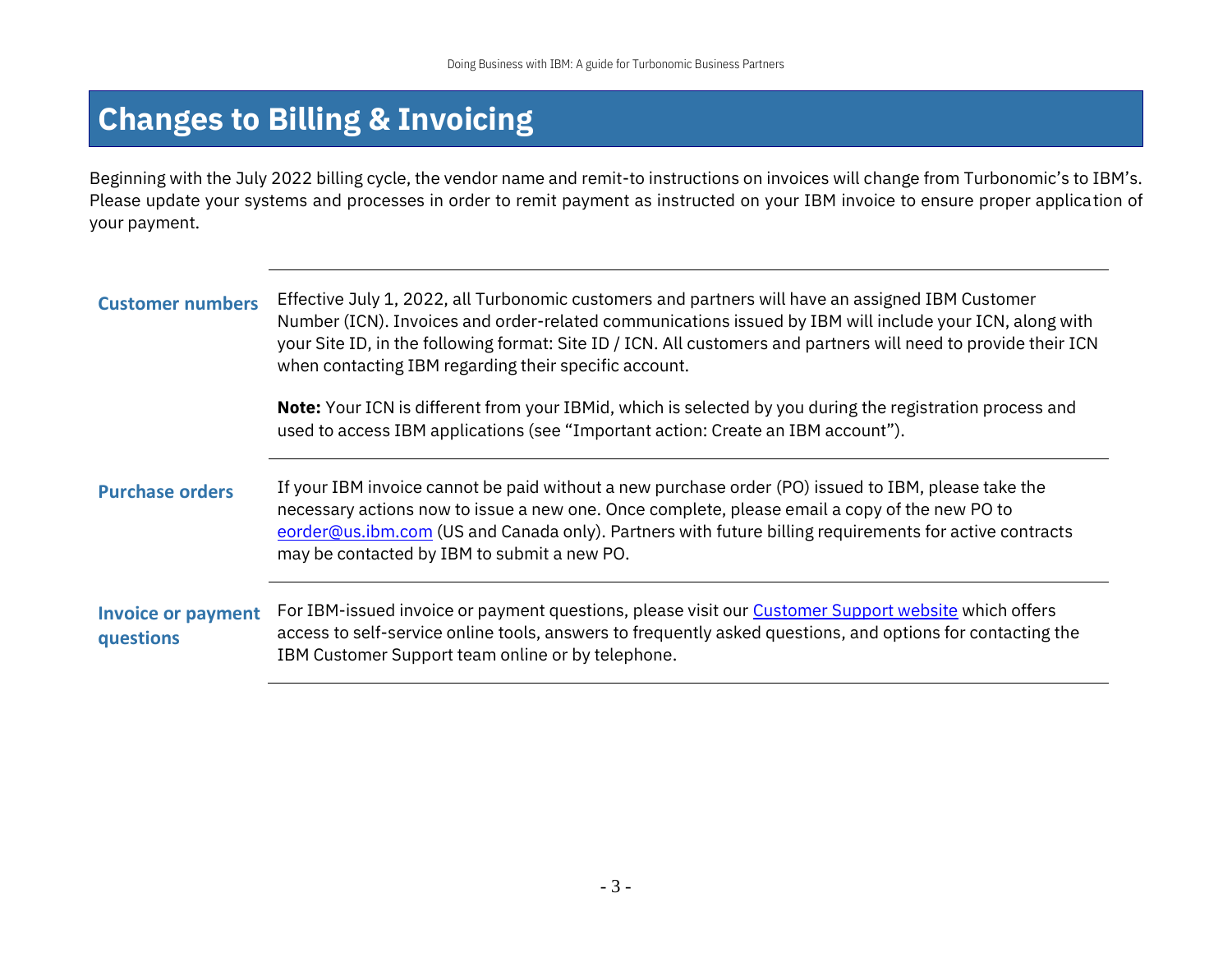**Taxes** Turbonomic's tax identification numbers will change to IBM's. **The US W-9 Taxpayer Identification Number and Certification for International Business Machines Corporation (IBM) Corporation (USA) can be found in the Appendix to this document.**

> Applicable local, state, and/or country-specific taxes will be applied to your IBM invoice (unless you have a valid tax exemption certificate on file with IBM). To maintain sales and use tax or local V.A.T exempt status on your account, a valid exemption certificate must be provided to your Accounts Receivable Representative or Customer Support Representative by [submitting an online request](https://www.ibm.com/ask) (Canada and US only). The exemption certificate should be based on your service address.

For assistance with all invoice and payment related issues, including tax exemption certificates or clarification on the tax applied, please contac[t Customer Support.](https://www.ibm.com/support/pages/node/6415743) The address for the Customer Support website will also appear on your invoices from IBM.

#### **Invoice delivery and frequency** Beginning in July 2022, invoices from IBM for Turbonomic software offerings will be emailed to the "Bill To" contact on file for your account. In most cases the frequency of these invoices will remain the same as it was under Turbonomic.

Invoices from IBM for Turbonomic professional services engagements and statements of work (SOW) will also be emailed to the contact on file. Note that professional services invoices will be emailed separately from any software invoices.

#### **Standard payment terms**

While IBM standard payment terms of "due upon receipt" will automatically appear on your IBM-issued invoices, IBM will continue to honor the payment terms established in your active Turbonomic contract(s) for the duration of the existing contract.

**Note:** If you are contacted by an IBM Accounts Receivable representative for late payment, please make them aware that you are a heritage Turbonomic partner with unique payment terms defined in your contract with Turbonomic.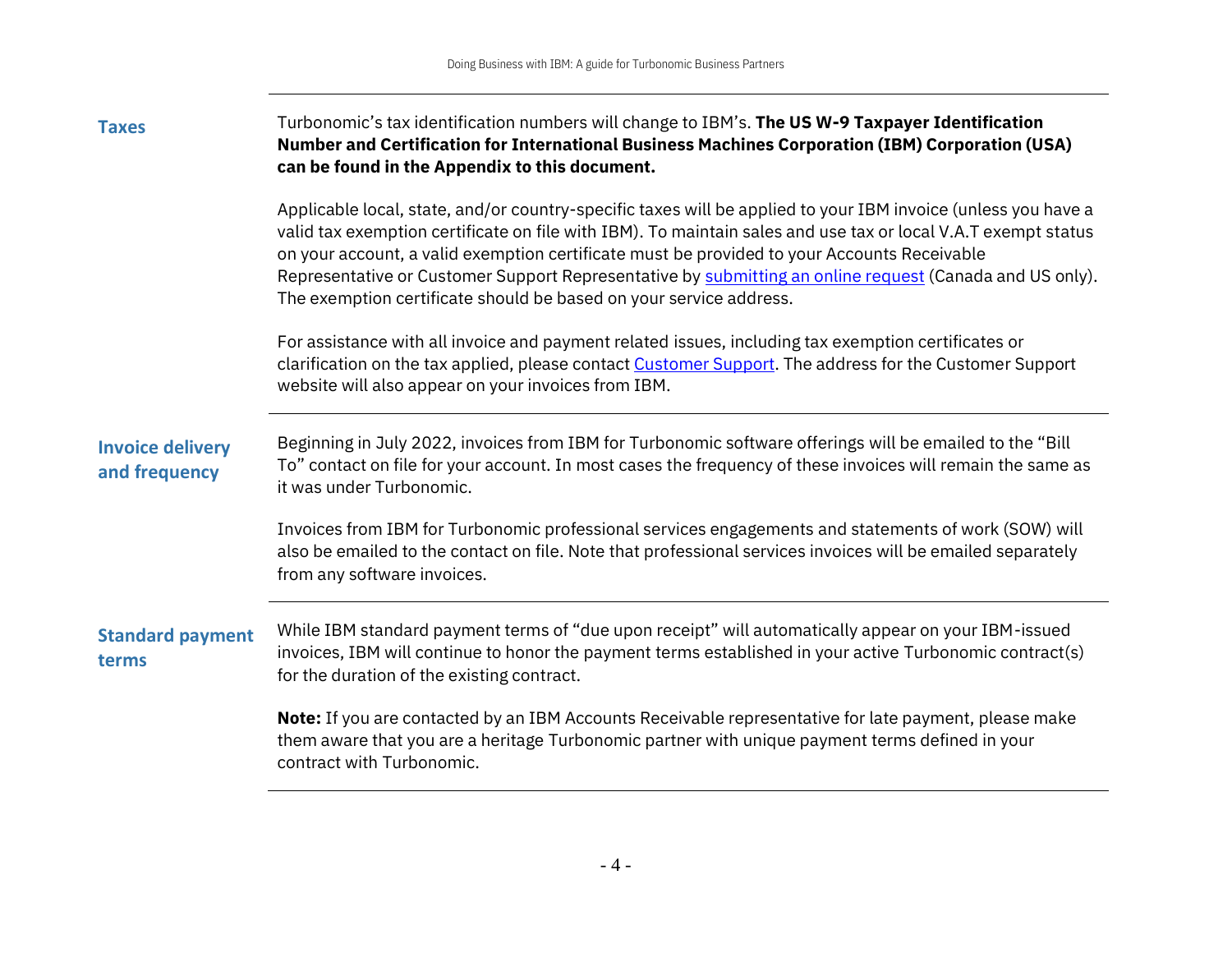| <b>Access your</b><br>invoices online                                     | "Invoices@IBM" is a portal that allows you to view your IBM invoices online, along with many additional<br>features. You can view, print, route and download invoice information to a spreadsheet. If you view your<br>invoice and have a question, there is an option to create an online inquiry so you can get help quickly<br>without having to pick up the phone and call. At login, you can specify customer number, invoice number,<br>or date range to bring up a list of all invoices associated with your account and available to view. Whenever<br>a new invoice is issued for your account, you will be sent an email notification so you can login and access<br>immediately. |  |
|---------------------------------------------------------------------------|---------------------------------------------------------------------------------------------------------------------------------------------------------------------------------------------------------------------------------------------------------------------------------------------------------------------------------------------------------------------------------------------------------------------------------------------------------------------------------------------------------------------------------------------------------------------------------------------------------------------------------------------------------------------------------------------|--|
|                                                                           | "Invoices@IBM" can be found here: https://www.ibm.com/support/customer/invoices/welcome.                                                                                                                                                                                                                                                                                                                                                                                                                                                                                                                                                                                                    |  |
| <b>Vendor name and</b><br>remit-to<br>information for<br>invoice payments | Note: If you are a first-time user, you will need to log in using your IBMid and follow the simple sign-up<br>registration process. Once you are registered, you will need your ICN (see "Customer numbers") in order to<br>associate your invoices with your account.                                                                                                                                                                                                                                                                                                                                                                                                                      |  |
|                                                                           | Beginning with your first IBM-issued invoice, the vendor name and remit-to information for payments will<br>change to the applicable IBM local/regional operation covering your location. Bank account information<br>and directions for remitting payment will be included on your invoices from IBM.                                                                                                                                                                                                                                                                                                                                                                                      |  |
|                                                                           | Information about the payment methods accepted by IBM, including credit card and Electronic Data<br>Interchange, can also be found in the "Invoices and payments" section of the Customer Support website.                                                                                                                                                                                                                                                                                                                                                                                                                                                                                  |  |
|                                                                           | Note: For invoices issued by Turbonomic, please continue to use the former remit-to address, payable to<br>Turbonomic, as it appears on those invoices to ensure correct application of payment.                                                                                                                                                                                                                                                                                                                                                                                                                                                                                            |  |
| <b>Currency</b>                                                           | In some countries, the currencies used by IBM may be different than those used by Turbonomic, therefore<br>your transactions with IBM may be in a different currency than your previous transactions with Turbonomic.                                                                                                                                                                                                                                                                                                                                                                                                                                                                       |  |
| <b>Language</b>                                                           | IBM invoices will be in the language of the IBM entity servicing your location. In some countries, this may<br>result in your IBM invoices being in a different language than your previous Turbonomic invoices.                                                                                                                                                                                                                                                                                                                                                                                                                                                                            |  |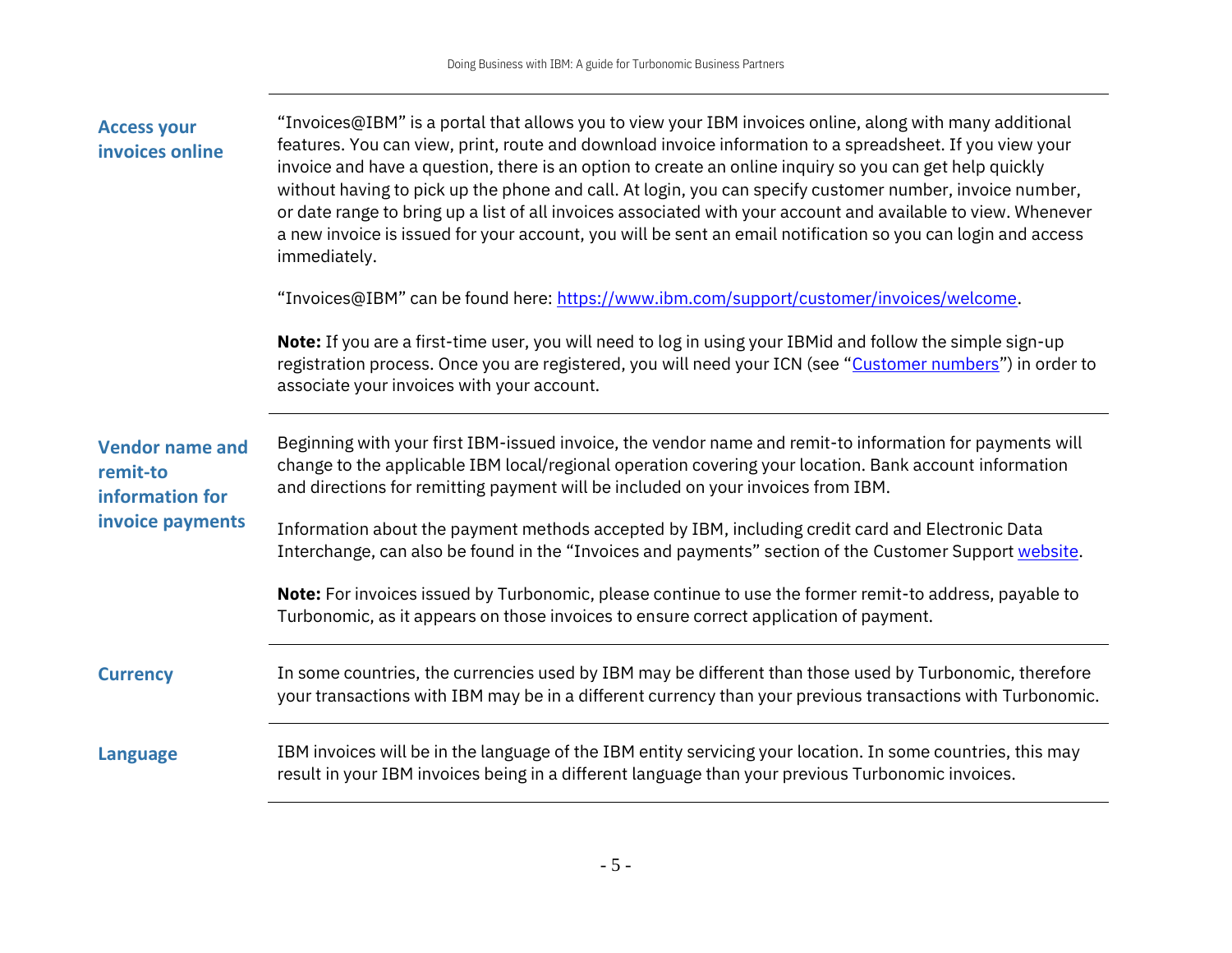**Product names and descriptions** Turbonomic product names and descriptions will be replaced with IBM product names and descriptions. These new names and descriptions will begin to appear on your invoices and quotes from IBM.

### <span id="page-6-0"></span>**Renewals**

Turbonomic renewals will be integrated into IBM processes and IBM Terms & Conditions in the phased approach defined below.

| <b>Renewal date prior</b><br>to July 1, 2022                           | Partners who purchased directly from Turbonomic with renewal dates or contracts that expire prior to July<br>1, 2022 should have received a renewal notice from Turbonomic and should have proceeded with<br>confirming their renewal by the date specified on the notice or June 30, 2022, whichever is earlier, to<br>ensure that there are no disruptions in service. Contracts not renewed by June 30, 2022 will be re-quoted<br>on or after July 1, 2022 by IBM under IBM standard Terms & Conditions. |
|------------------------------------------------------------------------|-------------------------------------------------------------------------------------------------------------------------------------------------------------------------------------------------------------------------------------------------------------------------------------------------------------------------------------------------------------------------------------------------------------------------------------------------------------------------------------------------------------|
| <b>Renewal date</b><br>between July 1 <sup>st</sup> and<br>August 31st | Partners who purchased directly from Turbonomic with renewal dates that expire between July 1, 2022,<br>and August 31, 2022, should have received a renewal letter and quote from Turbonomic to secure their<br>renewal by June 30, 2022, on Turbonomic Terms & Conditions, to ensure that there are no disruptions in<br>service.                                                                                                                                                                          |
|                                                                        | Contracts not renewed by June 30, 2022, will be re-quoted on or after July 1, 2022, by IBM under IBM<br>standard Terms & Conditions.                                                                                                                                                                                                                                                                                                                                                                        |
| <b>Renewal date after</b><br><b>August 31, 2022</b>                    | Renewals will be quoted by IBM under IBM standard Terms & Conditions.                                                                                                                                                                                                                                                                                                                                                                                                                                       |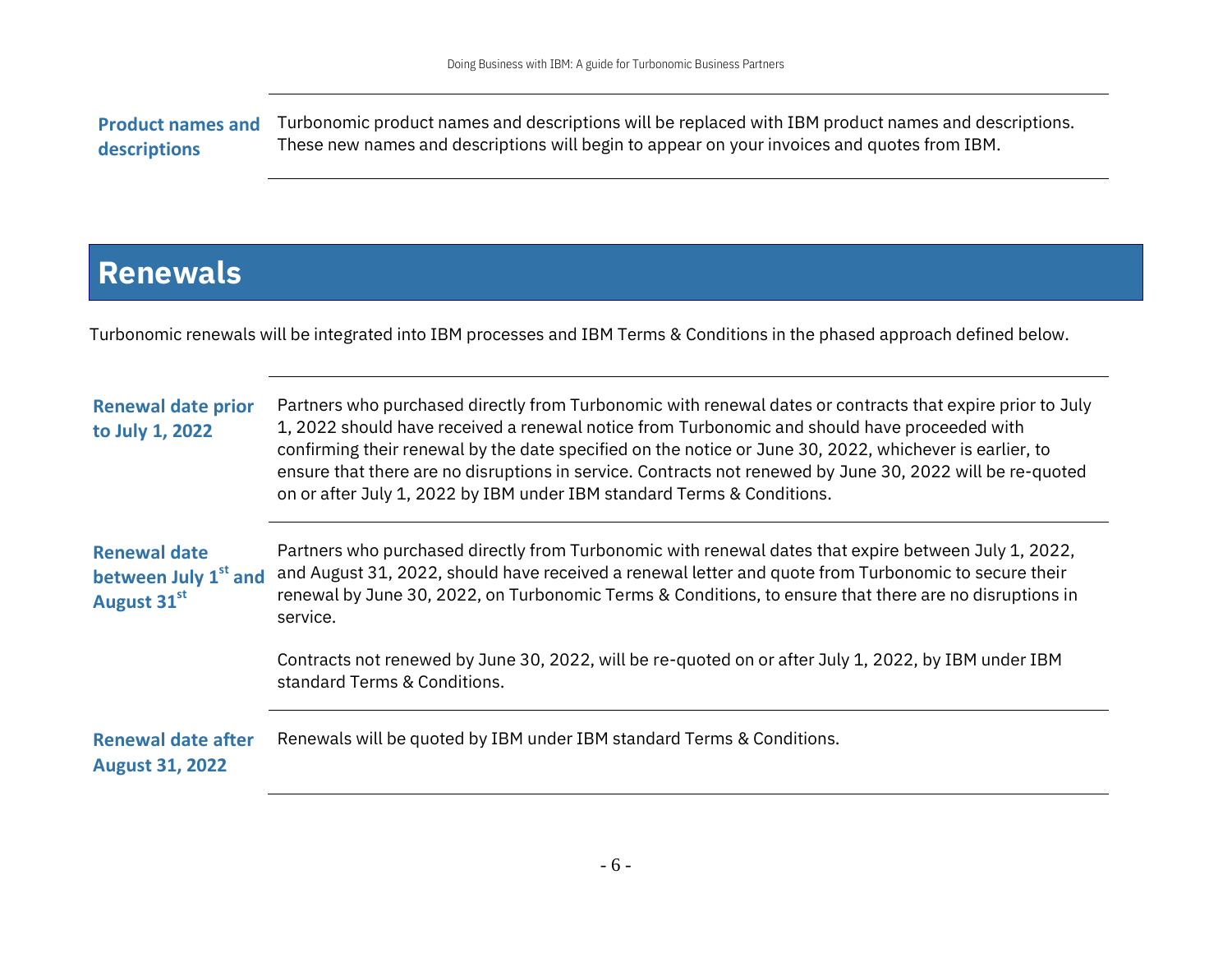## <span id="page-7-0"></span>**Data Processing**

In accordance with the IBM notice to you in regard to your Turbonomic contract, IBM is now your new processor relative to the data processing for the purposes of providing the contracted services. IBM itself will keep the list of Subprocessors up-to-date to reflect any intended addition or replacement of Subprocessors. To be notified of changes to the Subprocessor list, you may subscribe to receive updates to the corresponding DPA Exhibit via the IBM Terms site at: [ibm.com/terms/?cat=dpa-exhibits.](http://ibm.com/terms/?cat=dpa-exhibits) If you do not subscribe, you can still access the above link to see the updated Subprocessor list at any time.

IBM's Data Processing Addendum (DPA) and Exhibits available at <http://ibm.com/dpa> (DPA) shall apply to personal data processed under your contract, if and to the extent that: i) the General European Data Protection Regulation (EU/2016/679) (GDPR); or ii) other data protection laws identified at <http://ibm.com/dpa/dpl> are applicable.

## **Technical Support**

Technical support interfaces will remain unchanged until further notice. Please ensure the appropriate contacts within your organization are aware that they should continue to access technical support in the same manner they did before July 1, 2022. User login credentials will remain unchanged.

Future updates As we work to integrate our technical support interfaces, we will offer customers expanded capabilities through the existing IBM infrastructure. You will be notified prior to the implementation of any changes in how you access support.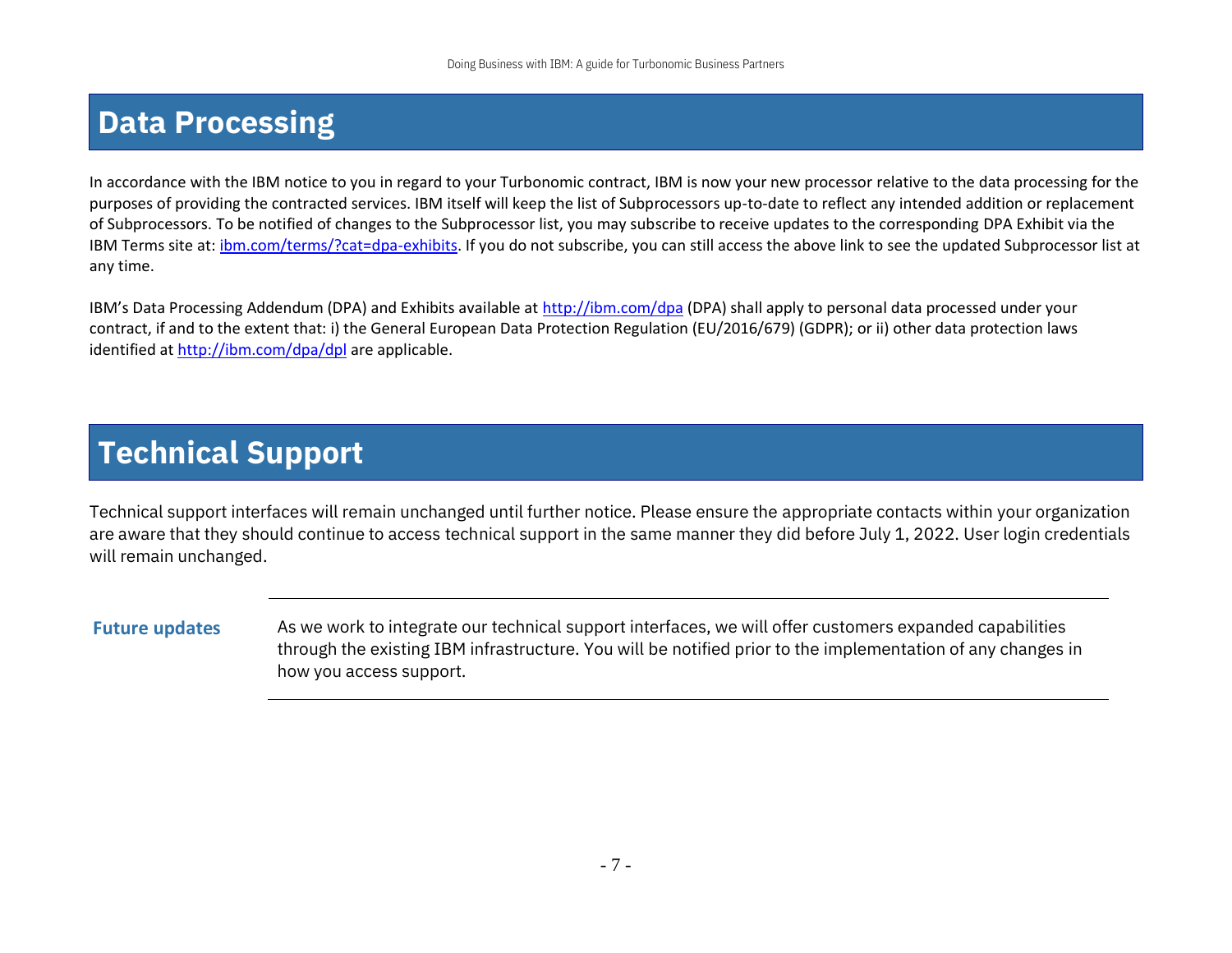## **Privacy Policy**

At IBM we value your privacy and are committed to protecting and processing your personal information responsibly. The IBM privacy statement describes how IBM collects, uses and shares your information, including personal information such as business contact information or account information processed by IBM in administering the contractual relationship with you. IBM's privacy policy may be viewed online a[t https://www.ibm.com/privacy.](https://www.ibm.com/privacy)

For any questions about your data processing agreement or the privacy policy, please contact your IBM representative or see the contact information within IBM's privacy policy for any questions about how IBM collects, uses, or shares your information.